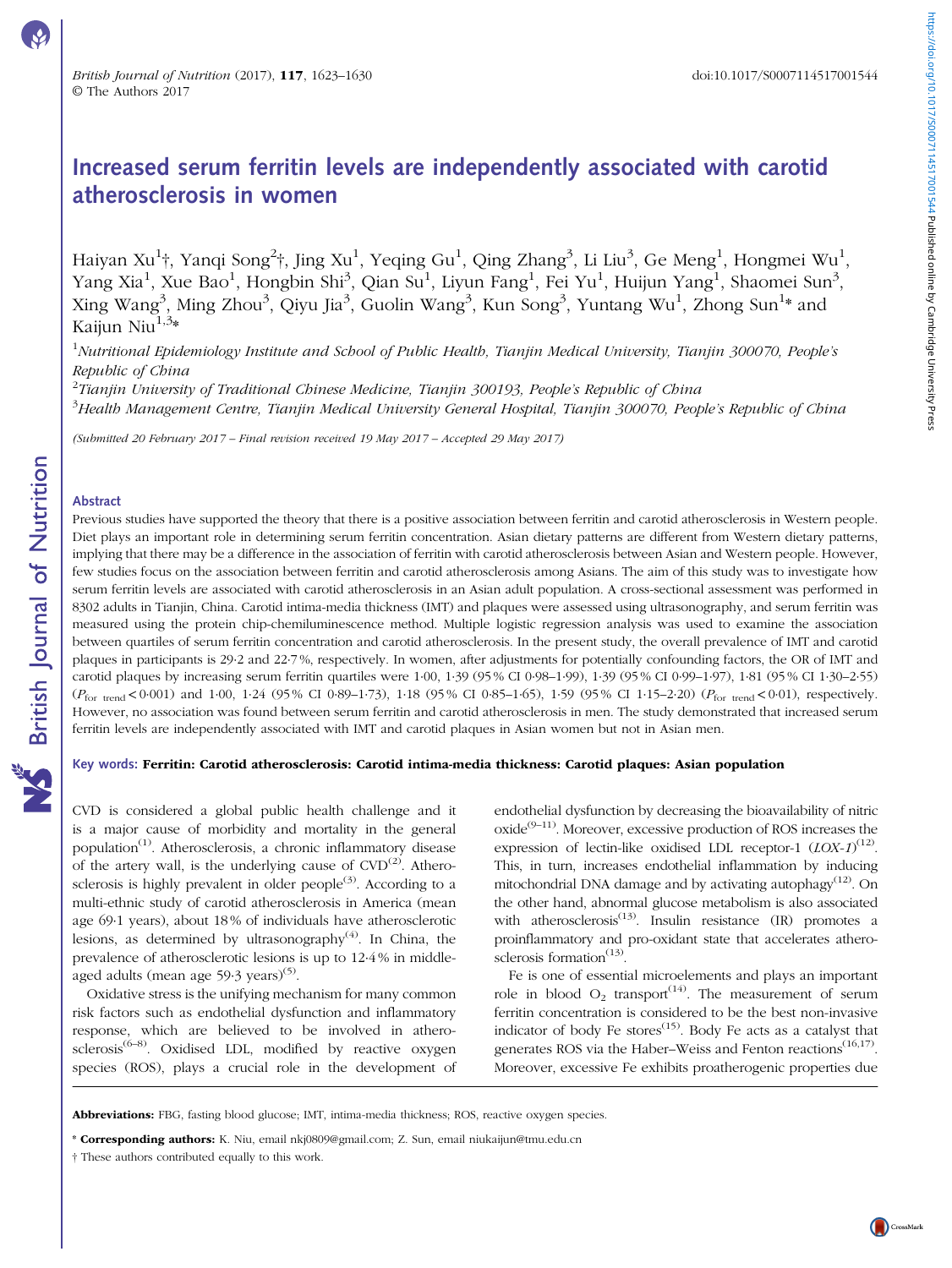to its ability to generate  $ROS^{(18,19)}$  $ROS^{(18,19)}$  $ROS^{(18,19)}$  $ROS^{(18,19)}$  $ROS^{(18,19)}$ . In addition, systemic Fe overload has been shown to be associated with adipocyte  $IR^{(20)}$  $IR^{(20)}$  $IR^{(20)}$ . Given this, we hypothesise that excessive Fe accumulation promotes the formation and progression of atherosclerosis.

Several small-scale cross-sectional studies and a cohort study  $(n 124-2443)$  assessed the association between serum ferritin and carotid atherosclerosis in Western people<sup> $(21-29)$  $(21-29)$  $(21-29)$ </sup>. On the other hand, dietary factors (especially animal foods) play an important role in body Fe status<sup>([30\)](#page-6-0)</sup>. The Western dietary pattern is characterised by a high intake of red meat<sup>[\(31\)](#page-6-0)</sup>. In contrast, the dietary patterns in Asia are characterised by a high consumption of vegetables and cereals and a low consumption of red meat<sup>[\(32\)](#page-6-0)</sup>. Besides, the haemochromatosis ( $HFE$ ) gene, which is one of the major regulators of Fe homoeostasis, was found to have differing genetic variants in European and Asian populations<sup> $(33)$  $(33)$ </sup>. These lines of evidence implied that there may be a difference in the association of serum ferritin with carotid atherosclerosis between Asian and Western people. However, studies on a general Asian population are scarce.

The aim of this large-scale cross-sectional study was to investigate associations between serum ferritin and carotid atherosclerosis using carotid intima-media thickness (IMT) and plaques in an Asian adult population.

# **Methods**

**NS** British Journal of Nutrition

# Study population

The observational data were derived from the Tianjin Chronic Low-grade Systemic Inflammation and Health (TCLSIHealth) Cohort Study, a large prospective dynamic cohort study focused on the association between chronic low-grade systemic inflammation and health status. More details regarding the sample population have been described in another study<sup>[\(34\)](#page-6-0)</sup>. Study participants were employed in a wide variety of occupations or were retired and living in residential communities. Thus, the sample population in this study could represent the general adult population in Tianjin. This study was approved by the institutional review board at Tianjin Medical University. All participants provided written informed consent before participating.

The data from TCLSIHealth from 2013 to 2015 were analysed in this study. During this survey period, there were 10 027 participants who had undergone at least one health examination including carotid ultrasonography. The study excluded participants who had not undergone ferritin testing  $(n 247)$ , or had a history of anaemia ( $n$  458), CVD ( $n$  850) or cancer ( $n$  170). After these exclusions, a total of 8302 participants were included in the final analysis, including  $4964$  men (mean age  $51.2$  (sp  $10.1$ ) years) and 3338 women (mean age 52·2 (SD 10·8) years).

# Carotid ultrasonography

Trained sonographers performed the carotid ultrasonography using iU Elite (Royal Philips) equipped with a L9-3 transducer to measure the IMT. All participants were asked to stay in the supine position and were examined with the head turned 45<sup>°</sup> to the contralateral side of the artery. The protocol for measuring

IMT involved scanning the common carotid artery (CCA) far wall (defined as the 10-mm section at a distance of 1 cm from the bifurcation) and carotid bifurcation on both left and right carotid arteries. IMT was measured as the distance from the edge of the first echogenic line to the edge of the second echogenic line. IMT was defined as a CCA IMT ≥1·0 mm or a carotid bifurcation IMT  $\geq$ 1.2 mm. The procedure for detecting plaques involved scanning the near and far walls of the CCA, the carotid bifurcation, the external carotid artery and the internal carotid artery. Carotid plaques were defined as an IMT ≥1·5 mm, and plaque prevalence was defined as the presence of ≥1 plaque. Each measurement was repeated three times. The intrameasure and intermeasure CV were <2·9 %.

# Serum ferritin tests

Blood samples were obtained after a 12-h overnight fast by venepuncture of the cubital vein early in the morning. The serum ferritin concentrations were determined by the protein chip-chemiluminescence method using the Quantitative Kit for Tumor Markers (Huzhou Shukang Biological Technology) with a measurement range of 5–600 ng/ml. The intra- and interassay CV were <15 %.

#### Laboratory analyses

For the analysis of fasting blood glucose (FBG) and lipids, blood samples were collected in siliconised vacuum plastic tubes. Levels of FBG were measured using the glucose oxidase method. The lipids, including total cholesterol (TC) and TAG, were measured using enzymatic methods. LDL-cholesterol was measured using the polyvinyl sulphuric acid precipitation method, and HDL-cholesterol was measured using the chemical precipitation method. As described above, all tests were analysed on the Roche Cobas 8000 modular analyzer (Roche).

### General examination

Anthropometric parameters (height and weight) were recorded according to a standard protocol, and BMI was calculated as weight (kg)/height (m<sup>2</sup>). Waist circumference was measured at the umbilical level with subjects standing and breathing normally. Systolic blood pressure (SBP) and diastolic blood pressure (DBP) were measured twice at the upper right arm using an automatic device (KD598; Andon). Participants were asked to rest in a seated position for at least 5 min before measuring; the mean of two measurements was taken as the final blood pressure value. Sociodemographic variables including age and sex, disease history, family history as well as current medication, menopausal, smoking (defined as 'smoker', 'ex-smoker' and 'non-smoker')and drinking status (defined as 'everyday', 'sometime', 'ex-drinker' and 'non-drinker') were noted from 'yes' or 'no' responses to relevant questions on a questionnaire.

#### **Definition**

Anaemia was defined as having Hb concentration <130 g/l in men and <120 g/l in women or as having serum ferritin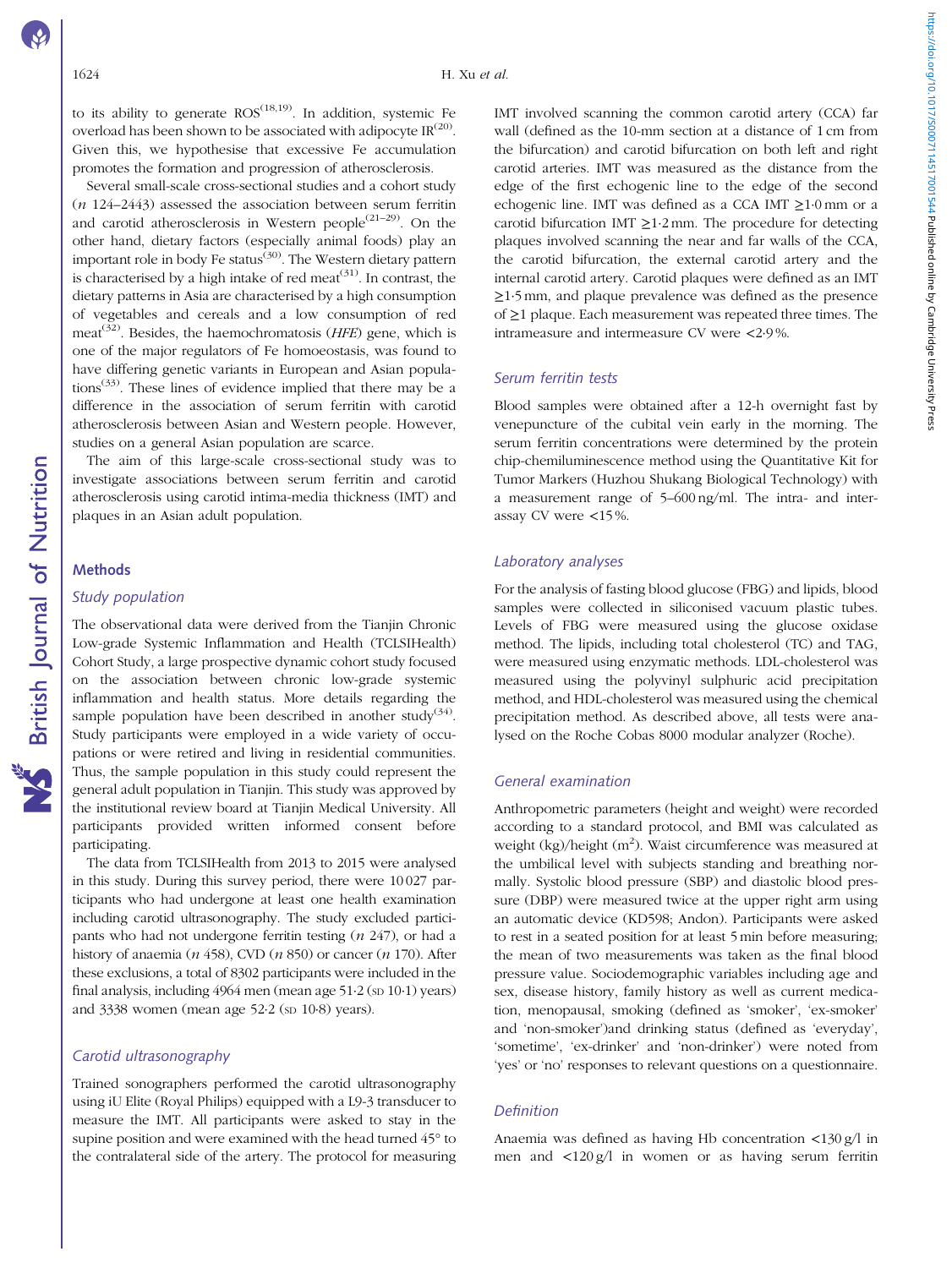concentration  $\langle 12.5 \text{ ng/ml} \rangle$  in men and  $\langle 5.5 \text{ ng/ml} \rangle$  in women. Hypertension was defined as having an average SBP  $\geq$ 140 mmHg, an average DBP  $\geq$ 90 mmHg or as the use of antihypertension medications. Hyperlipidaemia was defined as having TC  $\geq$ 5·17 mmol/l, TAG  $\geq$ 1·7 mmol/l, LDL-cholesterol ≥3·37 mmol/l or as the use of antihyperlipidaemic medications. Diabetes was defined as having FBG levels ≥7·0 mmol/l, oral glucose tolerance test values ≥11·1 mmol/l, HbA1c ≥48 mmol/ mol (6·5 %) or a history of diabetes, which is in accordance with the latest recommendations from the American Diabetes Association<sup> $(35)$  $(35)$  $(35)$ </sup>. The metabolic syndrome was defined according to the criteria of the American Heart Association scientific statements of 2009<sup>[\(36\)](#page-7-0)</sup>.

# Statistical analysis

All statistical analyses in the present study were performed using the Statistical Analysis System 9.3 edition for Windows (SAS Institute). Continuous variables are presented as the geometric means and 95 % CI after logarithmic transforming, and categorical variables are shown as percentages. For analysis, the IMT and carotid plaques were used as dependent variables, and the serum ferritin levels were used as independent variables. Participants were divided into four categories according to quartiles of serum ferritin concentrations. For characteristics analysis, differences among serum ferritin categories were examined using ANCOVA for continuous variables or using multiple logistic regression analysis for categorical variables. Associations between serum ferritin levels and carotid atherosclerosis were examined using logistic regression in three different models; OR and 95 % CI were calculated. Analysis was performed without any adjustment in model 1; the analysis was adjusted for age and BMI in model 2; model 3 additionally adjusted for waist circumference, smoking status, drinking status, hypertension, hyperlipidaemia, diabetes, the metabolic syndrome as well as for family history of CVD, hypertension, hyperlipidaemia and diabetes. The median value of each serum ferritin quartile was used to calculate the P values for linear trends. Interactions between ferritin concentrations and confounders of carotid atherosclerosis were tested by addition of cross-product terms to the regression model. The analysis applied a two-tailed significance test and considered  $P < 0.05$  as an indication of statistical significance.

### Results

In the present study, the overall prevalence of IMT and carotid plaques in participants were 29·2 and 22·7 %, respectively. Characteristics of participants according to serum ferritin categories are shown in [Table 1](#page-3-0). In men, compared with those in the lowest quartiles, participants in the highest serum ferritin quartiles tended to be younger and have higher BMI, waist circumference, TC, TAG, FBG and LDL levels, but lower HDL levels ( $P_{\text{for trend}} \leq 0.03$ ). Besides, more participants in the highest quartiles had the metabolic syndrome, hyperlipidaemia and diabetes, and consumed more alcohol ('non-drinker', 'sometime')  $(P_{\text{for trend}} < 0.01)$ . In women, compared with

participants in the lowest serum ferritin quartiles, those in the highest quartiles were older and more likely to have a higher BMI, waist circumference, TC, LDL, TAG, SBP, DBP and FBG, but lower HDL levels ( $P_{\text{for trend}}$  <0.0001). A higher proportion of women in the highest quartiles had the metabolic syndrome, hypertension, hyperlipidaemia, diabetes and a family history of hypertension and hyperlipidaemia; in addition, they were more likely to be current smokers and to drink less ('non-drinker', 'sometime') ( $P_{\text{for trend}} \leq 0.05$ ). Except for these results, no significant differences were observed among participants in the four serum ferritin categories.

The crude and adjusted associations between serum ferritin and carotid IMT are presented in [Table 2.](#page-4-0) In the women from the study group, serum ferritin levels were positively associated with carotid IMT in all models. After final multiple adjustment, the OR of IMT for serum ferritin across the quartiles were 1·00, 1·39 (95 % CI 0·98, 1·99), 1·39 (95 % CI 0·99, 1·97) and 1·81 (95 % CI 1.30, 2.55) ( $P_{\text{for trend}}$  <0.001). In men, after the final adjustment, the OR of IMT across serum ferritin quartiles were as follows: 1·00, 0·98 (95 % CI 0·81, 1·19), 1·15 (95 % CI 0·95, 1·39) and 0.91 (95% CI 0.75, 1.10) ( $P_{\text{for trend}} = 0.53$ ). Similar results were observed in multiple logistic regression analysis for associations between serum ferritin levels and carotid plaques [\(Table 3\)](#page-4-0). In model 3, the OR of carotid plaques for increasing quartiles of serum ferritin in women and men were 1·00, 1·24 (95 % CI 0·89, 1·73), 1·18 (95 % CI 0·85, 1·65) and 1·59 (95 % CI 1·15, 2·20) (Pfor trend <0·01); 1·00, 0·99 (95 % CI 0·82, 1·21), 1·12 (95% CI 0.92, 1.36) and 0.85 (95% CI 0.69, 1.04) ( $P_{\text{for trend}} =$ 0·17), respectively.

In this study, the proportion of postmenopausal women was 62·4 %. Because menstruation significantly influences Fe stores<sup> $(37)$ </sup>, stratification analyses were performed by menopausal status. However, similar associations were observed when premenopausal and postmenopausal women were analysed separately ( $P_{\text{for interactions}} \geq 0.24$ ).

# **Discussion**

This cross-sectional study was conducted to assess the association between serum ferritin concentration and carotid atherosclerosis. The results suggested that increased serum ferritin is independently associated with carotid IMT and plaques in women, but not in men. To our knowledge, this is the first large-scale study concerning the topic of serum ferritin concentration and carotid atherosclerosis in an Asian general population.

Several cross-sectional studies have investigated the association between serum ferritin and carotid atherosclerosis in the Western general population. The results of these studies are inconsistent. Four of the studies performed analyses in men or women<sup> $(23-26)$  $(23-26)$  $(23-26)$  $(23-26)$ </sup>, with one study identifying a positive association between serum ferritin and carotid plaques in men<sup>[\(25\)](#page-6-0)</sup>, another study finding a positive association between serum ferritin and carotid plaques only in women<sup> $(26)$  $(26)$  $(26)$ </sup>, and the two remaining studies finding no association between serum ferritin and carotid atherosclerosis<sup>[\(23](#page-6-0),[24](#page-6-0))</sup>. In addition, four studies have combined men and women together in the statistical analyses([22](#page-6-0),[27](#page-6-0)–[29\)](#page-6-0). Two studies focusing on carotid plaques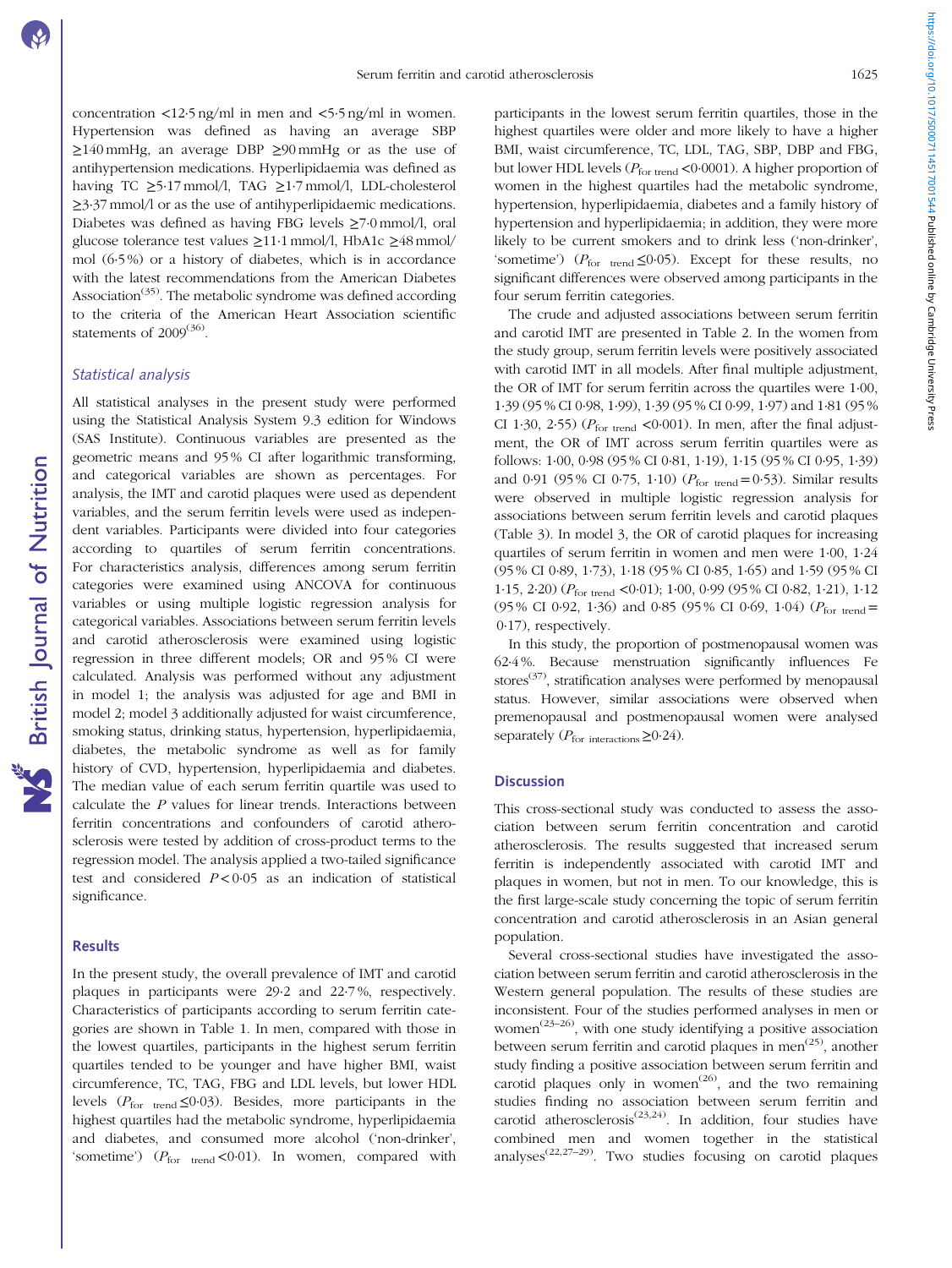**NS** British Journal of Nutrition

<span id="page-3-0"></span>Table 1. Participant characteristics by categories of serum ferritin concentration (Geometric least square means and 95 % confidence intervals)

|                                | Quartiles of serum ferritin concentration (ng/ml) |                |                    |                |        |                |         |                |                        |
|--------------------------------|---------------------------------------------------|----------------|--------------------|----------------|--------|----------------|---------|----------------|------------------------|
|                                | Level 1                                           |                | Level <sub>2</sub> |                |        | Level 3        | Level 4 |                |                        |
|                                | Mean                                              | 95 % CI        | Mean               | 95 % CI        | Mean   | 95% CI         | Mean    | 95 % CI        | $P_{\text{for trend}}$ |
| Men                            |                                                   |                |                    |                |        |                |         |                |                        |
| No. of subjects                |                                                   | 1242           |                    | 1241           |        | 1240           |         | 1241           |                        |
| Age (years)                    | 51.70                                             | 51.12, 52.29   | 50.27              | 49.71, 50.84   | 49.42  | 48.87, 49.99   | 49.20   | 48.65, 49.76   | < 0.0001               |
| BMI $(kg/m^2)$                 | 25.61                                             | 25.44, 25.78   | 25.78              | 25.61, 25.96   | 26.44  | 26.26, 26.62   | 26.67   | 26-49, 26-85   | $<$ 0 $\cdot$ 0001     |
| Waist circumference (cm)       | 89.90                                             | 89-42, 90-37   | 90.47              | 89.99, 90.95   | 92.06  | 91.57, 92.54   | 92.59   | 92.10, 93.08   | $<$ 0.0001             |
| ТC                             | 4.95                                              | 4.90, 5.00     | 4.95               | 4.90, 5.00     | 5.09   | 5.04, 5.14     | 5.10    | 5.05, 5.15     | $<$ 0 $\cdot$ 0001     |
| LDL-cholesterol                | 2.92                                              | 2.87, 2.96     | 2.93               | 2.89, 2.98     | 3.01   | 2.96, 3.06     | 2.94    | 2.89, 2.99     | 0.03                   |
| <b>HDL-cholesterol</b>         | 1.24                                              | 1.22, 1.26     | 1.21               | 1.19, 1.23     | 1.17   | 1.15, 1.19     | 1.14    | 1.12, 1.15     | $<$ 0.0001             |
| TAG                            | 1.46                                              | 1.42, 1.50     | 1.52               | 1.47, 1.56     | 1.72   | 1.67, 1.77     | 2.00    | 1.94, 2.06     | < 0.0001               |
| <b>SBP</b>                     | 126.57                                            | 125-67, 127-48 | 125.80             | 124.90, 126.70 | 126-25 | 125 34, 127 15 | 125.97  | 125.07, 126.88 | 0.66                   |
| <b>DBP</b>                     | 81.63                                             | 81.00, 82.27   | 81.56              | 80.93, 82.20   | 81.96  | 81.32, 82.60   | 82.39   | 81.76, 83.04   | 0.25                   |
| <b>FBG</b>                     | 5.24                                              | 5.19, 5.30     | $5-25$             | 5.20, 5.31     | 5.38   | 5.32, 5.44     | 5.54    | 5 48, 5 61     | < 0.0001               |
| MetS $(\%)$                    |                                                   | 39.29          |                    | 42.06          |        | 49.15          |         | 56.49          | < 0.0001               |
| Hypertension (%)               |                                                   | 46.94          |                    | 47.06          |        | 47.02          |         | 47.95          | 0.61                   |
| Hyperlipidaemia (%)            |                                                   | 61.43          |                    | 60.84          |        | 68.06          |         | 75.83          | $<$ 0.0001             |
| Diabetes (%)                   |                                                   | 8.29           |                    | 6.45           |        | 8.95           |         | 12.41          | < 0.0001               |
| Smoking status (%)             |                                                   |                |                    |                |        |                |         |                |                        |
| Smoker                         |                                                   | 45.56          |                    | 45.70          |        | 46.59          |         | 48.10          | 0.19                   |
| Ex-smoker                      |                                                   | 9.88           |                    | 8.52           |        | 9.85           |         | 9.12           | 0.84                   |
| Non-smoker                     |                                                   | 44.56          |                    | 45.79          |        | 43.55          |         | 42.78          | 0.23                   |
| Drinker (%)                    |                                                   |                |                    |                |        |                |         |                |                        |
| Every day                      |                                                   | 7.56           |                    | 8.41           |        | 7.67           |         | $10-11$        | 0.07                   |
| Sometimes                      |                                                   | 66.25          |                    | 68.50          |        | 70.19          |         | 71.69          | < 0.01                 |
| Ex-drinker                     |                                                   | 5.49           |                    | 4.64           |        | 4.86           |         | 3.93           | 0.16                   |
| Non-drinker                    |                                                   | 20.70          |                    | 18.45          |        | 17.28          |         | 14.27          | < 0.001                |
| Family history of diseases (%) |                                                   |                |                    |                |        |                |         |                |                        |
| <b>CVD</b>                     |                                                   | 43.08          |                    | 41.02          |        | 39.76          |         | 39.24          | 0.051                  |
| Hypertension                   |                                                   | 56.12          |                    | 54.71          |        | 54.84          |         | 53-83          | 0.30                   |
| Hyperlipidaemia                |                                                   | 8.70           |                    | 9.27           |        | 10.48          |         | $8-30$         | 0.82                   |
| <b>Diabetes</b>                |                                                   | 36.39          |                    | $38 - 11$      |        | 37.98          |         | 36.66          | 0.97                   |
| Women                          |                                                   |                |                    |                |        |                |         |                |                        |
| No. of subjects                |                                                   | 835            |                    | 834            |        | 834            |         | 835            |                        |
| Age (years)                    | 44.59                                             | 43.99, 45.19   | 48.59              | 47.94, 49.25   | 53.95  | 53-23, 54-68   | 57.78   | 57.00, 58.56   | $<$ 0.0001             |
| BMI (kg/m <sup>2</sup> )       | 23.31                                             | 23-10, 23-53   | 24.02              | 23.80, 24.24   | 24.45  | 24-23, 24-68   | 25.16   | 24.93, 25.39   | < 0.0001               |
| Waist circumference (cm)       | 77.55                                             | 76.96, 78.15   | 79.77              | 79.17, 80.38   | 81.85  | 81-23, 82-48   | 84.86   | 84-22, 85-51   | < 0.0001               |
| ТC                             | 4.79                                              | 4.73, 4.85     | 5.05               | 4.99, 5.12     | $5-23$ | 5.16, 5.30     | 5.37    | 5.30, 5.44     | < 0.0001               |
| LDL-cholesterol                | 2.70                                              | 2.65, 2.76     | 2.92               | 2.87, 2.98     | $3-05$ | 2.99, 3.11     | 3.19    | 3.13, 3.25     | < 0.0001               |
| HDL-cholesterol                | 1.50                                              | 1.48, 1.53     | 1.48               | 1.45, 1.50     | 1.49   | 1.46, 1.51     | 1.40    | 1.37, 1.42     | < 0.0001               |
| TAG                            | 1.02                                              | 0.98, 1.05     | 1.12               | 1.09, 1.16     | 1.21   | 1.17, 1.25     | 1.39    | 1.35, 1.44     | < 0.0001               |
| <b>SBP</b>                     | 116-58                                            | 115-39, 117-78 | 120.42             | 119-19, 121-66 | 125.44 | 124 16, 126 74 | 130-22  | 128-89, 131-56 | < 0.0001               |
| DBP                            | 73.18                                             | 72-47, 73-89   | 75.04              | 74.32, 75.78   | 76.52  | 75.78, 77.27   | 77.99   | 77-23, 78-75   | $<$ 0.0001             |
| <b>FBG</b>                     | 4.91                                              | 4.85, 4.96     | 5.02               | 4.97, 5.08     | 5.16   | 5.11, 5.22     | 5.42    | 5.36, 5.48     | < 0.0001               |
| MetS (%)                       |                                                   | 14.85          |                    | 23.53          |        | 30.34          |         | 46.47          | $<$ 0.0001             |
| Hypertension (%)               |                                                   | 22.63          |                    | 29.26          |        | 39.57          |         | 48.86          | $<$ 0.0001             |
| Hyperlipidaemia (%)            |                                                   | 41.08          |                    | 55.28          |        | 60.55          |         | 69-22          | $<$ 0.0001             |
| Diabetes (%)                   |                                                   | 1.68           |                    | $3-00$         |        | 4.92           |         | 9.22           | < 0.0001               |
| Smoking status (%)             |                                                   |                |                    |                |        |                |         |                |                        |
| Smoker                         |                                                   | 2.62           |                    | 4.23           |        | 4.46           |         | 6.61           | < 0.001                |
| Ex-smoker                      |                                                   | 0.55           |                    | 0.68           |        | 0.56           |         | 0.28           | 0.38                   |
| Non-smoker                     |                                                   | 96.83          |                    | 95.09          |        | 94.98          |         | 93-11          | < 0.01                 |
| Drinker (%)                    |                                                   |                |                    |                |        |                |         |                |                        |
| Every day                      |                                                   | 0.51           |                    | 0.49           |        | 0.36           |         | 0.55           | 0.96                   |
| Sometimes                      |                                                   | 34.51          |                    | 29.59          |        | 28.14          |         | 26.14          | < 0.01                 |
| Ex-drinker                     |                                                   | 4.71           |                    | 4.39           |        | 3.23           |         | 4.20           | 0.54                   |
| Non-drinker                    |                                                   | 60.27          |                    | 65.53          |        | 68.28          |         | 69.10          | < 0.01                 |
| Family history of diseases (%) |                                                   |                |                    |                |        |                |         |                |                        |
| <b>CVD</b>                     |                                                   | 38.20          |                    | 43.65          |        | $38 - 61$      |         | 36.65          | 0.12                   |
| Hypertension                   |                                                   | 54.49          |                    | 56-24          |        | 55.04          |         | 50.42          | 0.047                  |
| Hyperlipidaemia                |                                                   | 8.14           |                    | 8.75           |        | 7.43           |         | 5.27           | < 0.01                 |
| <b>Diabetes</b>                |                                                   | 35.09          |                    | 38.25          |        | 36.45          |         | 33.77          | 0.31                   |

TC, total cholesterol; SBP, systolic blood pressure; DBP, diastolic blood pressure; FBG, fasting blood glucose; MetS, metabolic syndrome.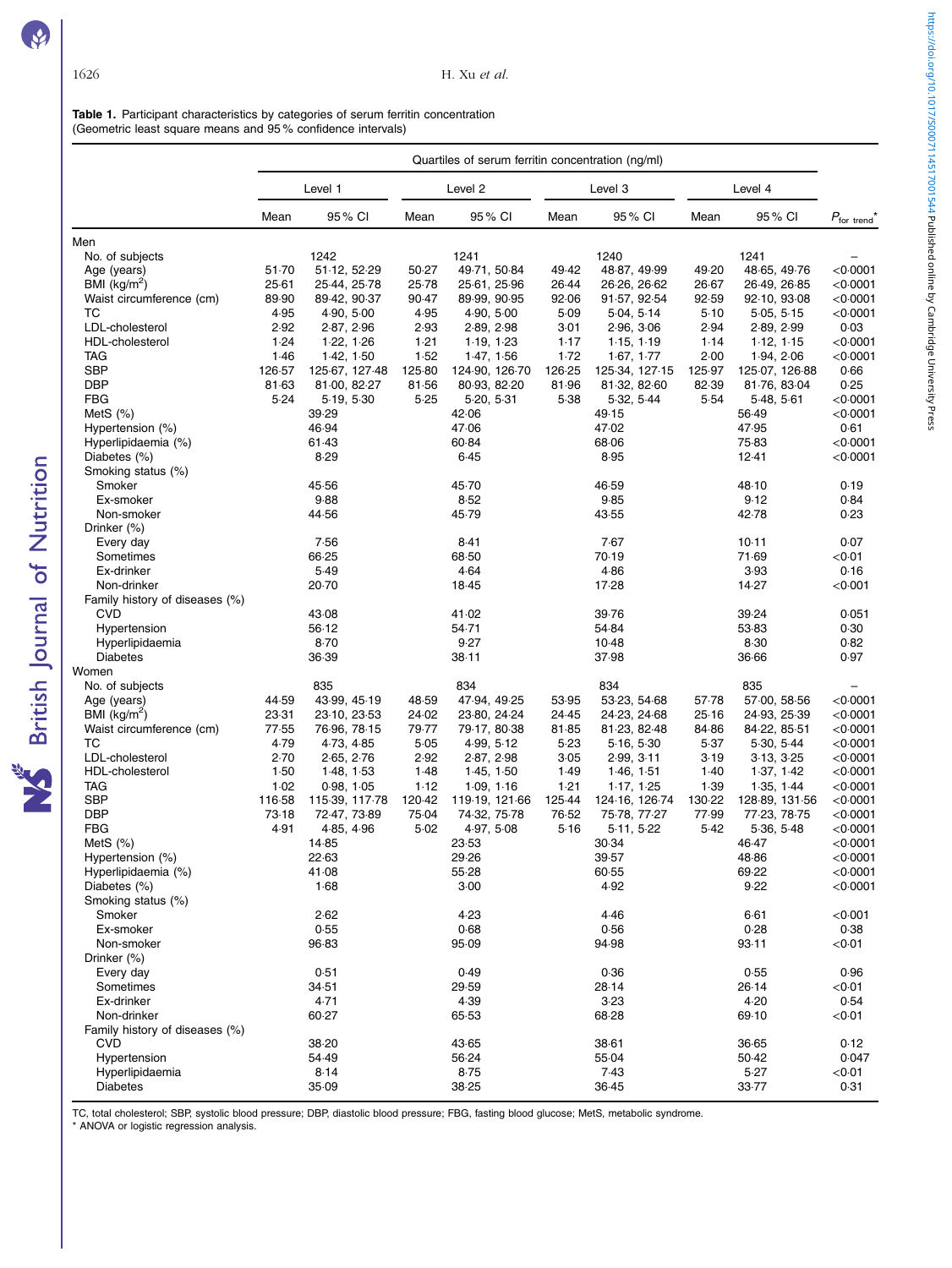<span id="page-4-0"></span>Table 2. Adjusted associations between categories of serum ferritin concentration and carotid intima-media thickness (IMT) (Adjusted odds ratios and 95 % confidence intervals)

|                                             | Quartiles of serum ferritin concentration (ng/ml) |         |               |            |                 |            |                |            |                        |
|---------------------------------------------|---------------------------------------------------|---------|---------------|------------|-----------------|------------|----------------|------------|------------------------|
|                                             | Level 1                                           |         | Level 2       |            | Level 3         |            | Level 4        |            |                        |
|                                             | 0R                                                | 95 % CI | OR.           | 95 % CI    | <b>OR</b>       | 95% CI     | OR.            | 95 % CI    | $P_{\text{for trend}}$ |
| Men                                         |                                                   |         |               |            |                 |            |                |            |                        |
| Serum ferritin concentration (ng/ml, range) | 12-93-102-03                                      |         | 102.07-156.63 |            | 156 67 - 228 98 |            | 229-00-1757-68 |            |                        |
| No. of subjects                             | 1242                                              |         | 1241          |            | 1240            |            | 1241           |            |                        |
| No. of carotid IMT                          |                                                   | 451     |               | 416        |                 | 438        |                | 399        |                        |
| Model 1 <sup>+</sup>                        | 1.00                                              | Ref.    | 0.89          | 0.75, 1.04 | 0.96            | 0.81, 1.13 | 0.83           | 0.70, 0.98 | 0.07                   |
| Model 2‡                                    | 1.00                                              | Ref.    | 0.97          | 0.80, 1.17 | 1.15            | 0.95, 1.39 | 0.93           | 0.77, 1.13 | 0.76                   |
| Model 3§                                    | 1.00                                              | Ref.    | 0.98          | 0.81, 1.19 | 1.15            | 0.95, 1.39 | 0.91           | 0.75.110   | 0.53                   |
| Women                                       |                                                   |         |               |            |                 |            |                |            |                        |
| Serum ferritin concentration (ng/ml, range) | $5.51 - 33.07$                                    |         | 33-24-56-53   |            | 56-55-93-88     |            | 93.96-2000.00  |            |                        |
| No. of subjects                             | 835                                               |         | 834           |            | 834             |            | 835            |            |                        |
| No. of carotid IMT                          |                                                   | 64      |               | 139        |                 | 207        |                | 307        |                        |
| Model 1 <sup>+</sup>                        | 1.00                                              | Ref.    | 2.41          | 1.77, 3.31 | 3.98            | 2.97, 5.40 | 7.01           | 5.27, 9.44 | < 0.0001               |
| Model 2‡                                    | 1.00                                              | Ref.    | 1.39          | 0.98, 1.97 | 1.45            | 1.04, 2.03 | 1.99           | 1.44, 2.79 | < 0.0001               |
| Model 3§                                    | 1.00                                              | Ref.    | 1.39          | 0.98, 1.99 | 1.39            | 0.99, 1.97 | $1-81$         | 1.30, 2.55 | < 0.001                |

Ref., referent values.

\* Multiple logistic regression analysis.

† Crude model.

‡ Adjusted for age and BMI.

§ Adjusted for age, BMI, smoking status, drinking status, hypertension, hyperlipidaemia, diabetes as well as for family history of CVD, hypertension, hyperlipidaemia and diabetes.

Table 3. Adjusted associations of categories between serum ferritin concentration and prevalence of carotid plaques (Adjusted odds ratios and 95 % confidence intervals)

|                                             | Quartiles of serum ferritin concentration (ng/ml) |         |               |            |               |            |                |            |                          |
|---------------------------------------------|---------------------------------------------------|---------|---------------|------------|---------------|------------|----------------|------------|--------------------------|
|                                             | Level 1                                           |         | Level 2       |            | Level 3       |            | Level 4        |            |                          |
|                                             | 0R                                                | 95 % CI | 0R            | 95 % CI    | <b>OR</b>     | 95% CI     | 0R             | 95 % CI    | $P_{\text{for trend}}^*$ |
| Men                                         |                                                   |         |               |            |               |            |                |            |                          |
| Serum ferritin concentration (ng/ml, range) | 12-93-102-03                                      |         | 102.07-156.63 |            | 156.67-228.98 |            | 229.00-1757.68 |            |                          |
| No. of subjects                             | 1242                                              |         | 1241          |            | 1240          |            | 1241           |            |                          |
| No. of carotid plaques                      |                                                   | 344     |               | 318        |               | 331        |                | 287        |                          |
| Model 1 <sup>+</sup>                        | 1.00                                              | Ref.    | 0.90          | 0.75, 1.08 | 0.95          | 0.80, 1.13 | 0.79           | 0.66, 0.94 | 0.02                     |
| Model 2‡                                    | 1.00                                              | Ref.    | 0.99          | 0.82, 1.19 | 1.13          | 0.94, 1.37 | 0.90           | 0.74, 1.09 | 0.45                     |
| Model 3§                                    | 1.00                                              | Ref.    | 0.99          | 0.82, 1.21 | 1.12          | 0.92, 1.36 | 0.85           | 0.69, 1.04 | 0.17                     |
| Women                                       |                                                   |         |               |            |               |            |                |            |                          |
| Serum ferritin concentration (ng/ml, range) | $5.51 - 33.07$                                    |         | 33-24-56-53   |            | 56-55-93-88   |            | 93.96-2000.00  |            |                          |
| No. of subjects                             | 835                                               |         | 834           |            | 834           |            | 835            |            |                          |
| No. of carotid plaques                      |                                                   | 72      |               | 123        |               | 163        |                | 243        |                          |
| Model 1 <sup>+</sup>                        | 1.00                                              | Ref.    | 1.83          | 1.35.2.51  | 2.57          | 1.92.348   | 4.35           | 3.29, 5.81 | < 0.0001                 |
| Model 2‡                                    | 1.00                                              | Ref.    | 1.24          | 0.90, 1.72 | 1.23          | 0.89, 1.70 | 1.73           | 1.26, 2.38 | < 0.001                  |
| Model 3§                                    | 1.00                                              | Ref.    | 1.24          | 0.89, 1.73 | 1.18          | 0.85, 1.65 | 1.59           | 1.15, 2.20 | < 0.01                   |

Ref., referent values.

\* Multiple logistic regression analysis.

† Crude model.

‡ Adjusted for age and BMI.

§ Adjusted for age, BMI, smoking status, drinking status, hypertension, hyperlipidaemia, diabetes as well as for family history of CVD, hypertension, hyperlipidaemia and diabetes.

found a positive association between serum ferritin and carotid atherosclerosis<sup>[\(22](#page-6-0),[29\)](#page-6-0)</sup>. The two remaining studies focusing on IMT suggested a negative association between serum ferritin and carotid atherosclerosis<sup> $(27,28)$  $(27,28)$  $(27,28)$ </sup>. In addition, one cohort study provided evidence for an association between serum ferritin and carotid plaques in an Italian population<sup>([21\)](#page-6-0)</sup>. IMT was not measured in this analysis<sup> $(21)$ </sup>. To date, only one small-scale cross-sectional study has been conducted in Asian post-menopausal women<sup>([38](#page-7-0))</sup>. This study suggested that serum ferritin is associated with carotid atherosclerosis<sup>([38\)](#page-7-0)</sup>. The current study

is the first study evaluating the association between serum ferritin concentration and carotid atherosclerosis in an Asian general population, and suggests that increased serum ferritin levels are significantly associated with carotid atherosclerosis in women, but not in men. Nevertheless, results from all studies were inconsistent. The discrepancies among the studies may be partly attributable to the differences in race, dietary habits, sample size and confounding factors. More studies are needed to confirm the exact association between serum ferritin and carotid atherosclerosis.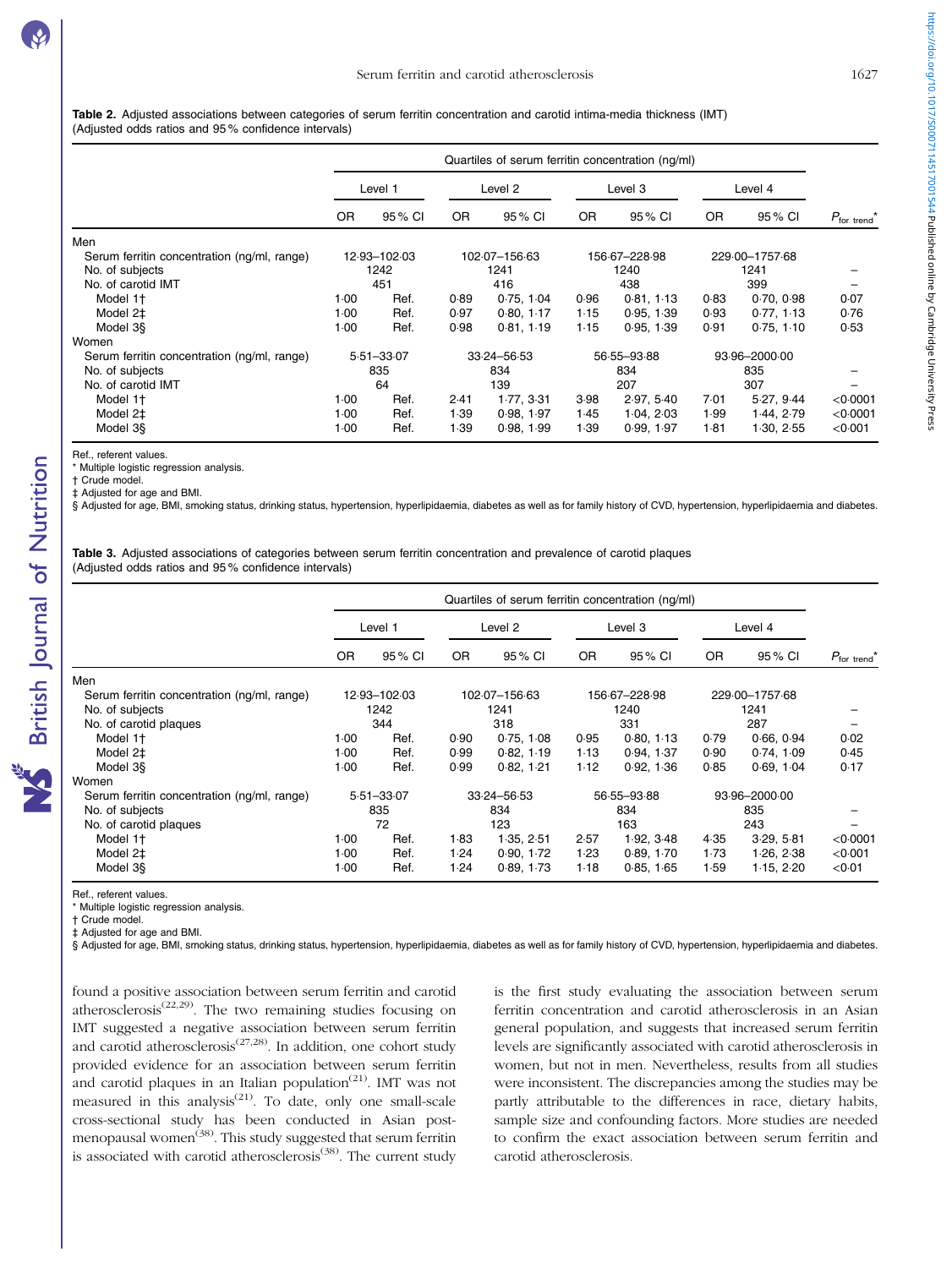**NS** British Journal of Nutrition

Evidence suggests that excessive accumulation of Fe promotes atherosclerosis through several putative mechanisms. On the one hand, the proatherogenic properties of Fe are due to its ability to generate  $ROS^{(18)}$  $ROS^{(18)}$  $ROS^{(18)}$ . These ROS, in turn, promote LDL peroxidation<sup>([18\)](#page-6-0)</sup>. The increased oxidative stress induces endothelial dysfunction by decreasing the bioavailability of nitric oxide<sup>([39\)](#page-7-0)</sup>. Ultimately, atherosclerosis is accelerated as a result of increased platelet activity and leucocyte adhesion<sup>([39\)](#page-7-0)</sup>. Moreover, owing to ROS, increased expression of the LOX-1 receptor on endothelial cells leads to mitochondrial DNA damage and autophagy activation<sup> $(12)$  $(12)$  $(12)$ </sup>. This, in turn, gives rise to an inflammatory response that accelerates atherosclerosis $(12)$ . On the other hand, accumulated Fe in adipocytes leads to adipocyte IR by increasing lipolysis and by decreasing insulin-stimulated glucose transport<sup> $(20)$  $(20)$ </sup>. Consequently, adipocyte IR promotes a proinflammatory and pro-oxidant state that accelerates atherosclerosis<sup>[\(13](#page-6-0))</sup>

Animal-based foods are the main sources of  $Fe<sup>(30)</sup>$  $Fe<sup>(30)</sup>$  $Fe<sup>(30)</sup>$ . Because Fe content in the Asian dietary pattern is lower than that in the Western dietary pattern<sup>([30](#page-6-0)–[32\)](#page-6-0)</sup>, serum ferritin concentrations in Asian people is expected to be lower than that in Western people. However, serum ferritin concentrations measured in Asian members of our study group were similar to those reported for Western people in other studies $(24-26)$  $(24-26)$  $(24-26)$  $(24-26)$  $(24-26)$ . Still, the precise reason for the similarity between groups remains unclear. A previous study in North America demonstrated that people of Asian heritage have higher serum ferritin levels than those of White heritage in both men and women<sup> $(40)$ </sup>. Moreover, a study of haplotype variation among Asians, Europeans and Africans suggested that the HFE gene, one of the major regulators of Fe homoeostasis, has differing genetic variants in Europeans and Asians<sup>([33\)](#page-6-0)</sup>. Thus, we speculate that Asians may tend to have a higher Fe-storage capacity than Westerners. Dietary intakes and genetic factors were not measured in our study. Therefore, further studies are needed to elucidate the issue. On the other hand, the HFE genotype (C282Y allele) was reported to not be not associated with atherosclerosis, but rather with lower cholesterol in Western populations<sup> $(41,42)$  $(41,42)$  $(41,42)$ </sup>. These studies implied that ferritin might simply be an inflammatory marker for atherosclerosis. However, few studies have evaluated the effects of the HFE genotype on the association between ferritin and atherosclerosis in Asian populations. Thus, further studies should be conducted to mechanistically describe the association between ferritin and atherosclerosis.

In the present study, serum ferritin is independently associated with carotid IMT and plaques in women, but not in men. The exact mechanism by which ferritin promotes carotid atherosclerosis in women is still unclear. Menstruation is believed to be an important route for Fe excretion<sup> $(37)$  $(37)$  $(37)$ </sup>. Menstruation is also considered to be involved in menopause-related diseases<sup> $(43)$ </sup>. Nevertheless, similar associations were observed when premenopausal and postmenopausal women were analysed separately. As only one cross-sectional study focusing on the association between ferritin and carotid atherosclerosis was conducted in postmenopausal women<sup>([38](#page-7-0))</sup>, further studies are required to explore the associations between ferritin and carotid atherosclerosis in premenopausal women and other populations.

On the other hand, oestrogen metabolites may regulate the release of Fe<sup>2+</sup> from ferritin<sup>[\(44\)](#page-7-0)</sup>, and testosterone has been shown to be significantly negatively associated with ferritin levels in Asian men $(45)$  $(45)$  $(45)$ . Therefore, differences in sex hormones may partly explain the sex-specific association between ferritin and carotid atherosclerosis. However, sex hormones were not measured in our study. Further studies are needed to investigate specific mechanisms underlying sex-specific differences in serum ferritin levels and carotid atherosclerosis.

Several limitations of the present study should be noted. First, this is a cross-sectional study, so we could not infer the causality between serum ferritin and carotid atherosclerosis. Therefore, further cohort studies and intervention trials should be conducted to confirm the association between serum ferritin and carotid atherosclerosis. Second, although numerous confounding factors were adjusted for during the analysis, the study cannot eliminate the potential effects of other unmeasured factors (e.g. dietary intakes and genetic factors) completely. Finally, other Fe status measurements (e.g. total Fe-binding capacity:plasma ferritin concentration ratio) were not measured in this study; thus, further high-quality research is required to verify these results.

# Conclusions

The study demonstrated that increased serum ferritin levels are independently associated with IMT and carotid plaques in Asian women, but not in Asian men. These results suggested that serum ferritin might be a risk factor for carotid atherosclerosis in women. Also, these findings will be crucial in disease forecasting in a high-risk population and in developing therapies for carotid atherosclerosis.

# Acknowledgements

The authors gratefully acknowledge all the people who have participated in the study.

This study was supported by grants from the National Natural Science Foundation of China (nos 81673166, 81372118, 81372467 and 81302422), the Key Technologies R&D Program of Tianjin (key project: nos 11ZCGYSY05700, 12ZCZDSY20400, 13ZCZDSY20200 and 15YFYZSY00020), the National Science and Technology Support Program (no. 2012BAI02B02), 2012 and 2016 Chinese Nutrition Society (CNS) Nutrition Research Foundation – Koninklijke DSM N.V. (DSM) Research Fund (nos 2014-071, 2016-046 and 2016-023), the Technologies Development Program of Beichen District of Tianjin (nos bcws2013-21, bcws2014-05 and 2015-SHGY-02), the Technologies Project of Tianjin Binhai New Area (nos 2013-02-04 and 2013-02-06), the Science Foundation of Tianjin Medical University (nos 2010KY28 and 2013KYQ24), the Key Laboratory of Public Health Safety (Fudan University), Ministry of Education (no. GW2014-5) and the National Training Programs of Innovation and Entrepreneurship for Undergraduates (no. 20151006 2013), China.

H. X. and K. N. contributed to the conception and design and drafting or revising the article; H. X., K. N., Y. S., J. X., Y. G., Q. Z., L. L., G. M., H. W., Y. X., X. B., H. S., Q. S., L. F., F. Y. and H. Y. contributed to the analysis and interpretation of the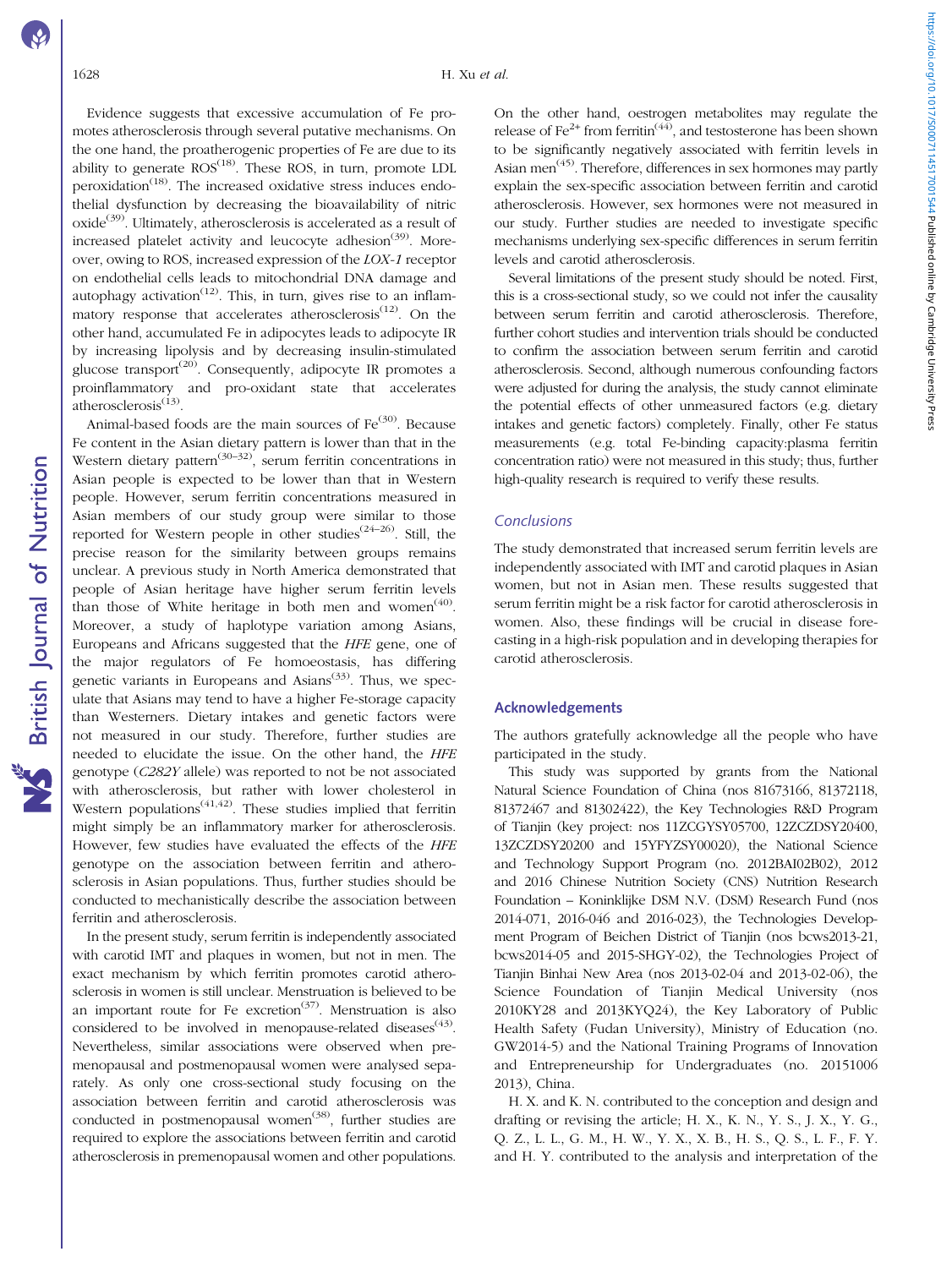<span id="page-6-0"></span>data; H. X.,Y. S., J. X., Y. G., Q. Z., L. L., G. M., H. W., Y. X., X. B., H. S., Q. S., L. F., F. Y. and H. Y. contributed to the assembly of the data; H. X., Y. S., J. X., Y. G., Q. Z., L. L., G. M., H. W., Y. X., X. B., H. S., Q. S., L. F., F. Y., H. Y., S. S., X. W., M. Z., Q. J., G. W. and K. S. contributed to data collection; H. X., K. N., Y. W. and Z. S. contributed to the approval of the final version of the manuscript.

The authors declare that there are no conflicts of interest.

# References

- 1. Moran AE, Roth GA, Narula J, et al. (2014) 1990–2010 global cardiovascular disease atlas. Glob Heart 9, 3–16.
- 2. Libby P, Ridker PM & Maseri A (2002) Inflammation and atherosclerosis. Circulation 105, 1135–1143.
- 3. Bia D, Zocalo Y, Farro I, et al. (2011) Integrated evaluation of age-related changes in structural and functional vascular parameters used to assess arterial aging, subclinical atherosclerosis, and cardiovascular risk in uruguayan adults: CUiiDARTE project. Int J Hypertens 2011, 587303.
- 4. Sharma RK, Donekal S, Rosen BD, et al. (2015) Association of subclinical atherosclerosis using carotid intima-media thickness, carotid plaque, and coronary calcium score with left ventricular dyssynchrony: the multi-ethnic STUDY of Atherosclerosis. Atherosclerosis 239, 412–418.
- 5. Deng HB, Jiang CQ, Tomlinson B, et al. (2011) A polymorphism in transforming growth factor-beta1 is associated with carotid plaques and increased carotid intima-media thickness in older Chinese men: the Guangzhou Biobank Cohort Study-Cardiovascular Disease Subcohort. Atherosclerosis 214, 391–396.
- 6. Madamanchi NR, Vendrov A & Runge MS (2005) Oxidative stress and vascular disease. Arterioscler Thromb Vasc Biol 25, 29–38.
- 7. Halcox JP, Donald AE, Ellins E, et al. (2009) Endothelial function predicts progression of carotid intima-media thickness. Circulation 119, 1005–1012.
- 8. Rodriguez-Manas L, El-Assar M, Vallejo S, et al. (2009) Endothelial dysfunction in aged humans is related with oxidative stress and vascular inflammation. Aging Cell 8, 226–238.
- 9. Alique M, Luna C, Carracedo J, et al. (2015) LDL biochemical modifications: a link between atherosclerosis and aging. Food Nutr Res 59, 29240.
- 10. Xu HS, Duan J, Dai S, et al. (2004) Phytoestrogen alphazearalanol antagonizes oxidized LDL-induced inhibition of nitric oxide production and stimulation of endothelin-1 release in human umbilical vein endothelial cells. Endocrine 25, 235–245.
- 11. Adlam D, Bendall JK, De Bono JP, et al. (2007) Relationships between nitric oxide-mediated endothelial function, eNOS coupling and blood pressure revealed by eNOS-GTP cyclohydrolase 1 double transgenic mice. Exp Physiol 92, 119–126.
- 12. Ding Z, Liu S, Wang X, et al. (2014) LOX-1, oxidant stress, mtDNA damage, autophagy, and immune response in atherosclerosis. Can J Physiol Pharmacol 92, 524-530.
- 13. Cannizzo B, Lujan A, Estrella N, et al. (2012) Insulin resistance promotes early atherosclerosis via increased proinflammatory proteins and oxidative stress in fructose-fed ApoE-KO mice. Exp Diabetes Res 2012, 941304.
- 14. Navas FJ & Cordova A (2000) Iron distribution in different tissues in rats following exercise. Biol Trace Elem Res 73, 259–268.
- 15. Sullivan JL (1981) Iron and the sex difference in heart disease risk. Lancet 1, 1293–1294.
- 16. Letelier ME, Sanchez-Jofre S, Peredo-Silva L, et al. (2010) Mechanisms underlying iron and copper ions toxicity in biological systems: pro-oxidant activity and protein-binding effects. Chem Biol Interact 188, 220–227.
- 17. Crichton RR, Wilmet S, Legssyer R, et al. (2002) Molecular and cellular mechanisms of iron homeostasis and toxicity in mammalian cells. *J Inorg Biochem* 91, 9-18.
- 18. Habib A & Finn AV (2014) The role of iron metabolism as a mediator of macrophage inflammation and lipid handling in atherosclerosis. Front Pharmacol 5, 195.
- 19. Vinchi F, Muckenthaler MU, Da Silva MC, et al. (2014) Atherogenesis and iron: from epidemiology to cellular level. Front Pharmacol 5, 94.
- 20. Wlazlo N, van Greevenbroek MM, Ferreira I, et al. (2013) Iron metabolism is associated with adipocyte insulin resistance and plasma adiponectin: the Cohort on Diabetes and Atherosclerosis Maastricht (CODAM) study. Diabetes Care 36, 309–315.
- 21. Kiechl S, Willeit J, Egger G, et al. (1997) Body iron stores and the risk of carotid atherosclerosis: prospective results from the Bruneck study. Circulation 96, 3300–3307.
- 22. Ahluwalia N, Genoux A, Ferrieres J, et al. (2010) Iron status is associated with carotid atherosclerotic plaques in middleaged adults. J Nutr 140, 812–816.
- 23. Vergnaud AC, Bertrais S, Zureik M, et al. (2007) Dietary iron intake and serum ferritin in relation to 7.5 years structure and function of large arteries in the SUVIMAX cohort. Diabetes Metab 33, 366-371.
- 24. Yunker LM, Parboosingh JS, Conradson HE, et al. (2006) The effect of iron status on vascular health. Vasc Med 11, 85–91.
- 25. Wolff B, Volzke H, Ludemann J, et al. (2004) Association between high serum ferritin levels and carotid atherosclerosis in the study of health in Pomerania (SHIP). Stroke 35, 453–457.
- 26. Rossi E, McQuillan BM, Hung J, et al. (2000) Serum ferritin and C282Y mutation of the hemochromatosis gene as predictors of asymptomatic carotid atherosclerosis in a community population. Stroke 31, 3015–3020.
- 27. Moore M, Folsom AR, Barnes RW, et al. (1995) No association between serum ferritin and asymptomatic carotid atherosclerosis. The Atherosclerosis Risk in Communities (ARIC) Study. Am J Epidemiol 141, 719–723.
- 28. Rauramaa R, Vaisanen S, Mercuri M, et al. (1994) Association of risk factors and body iron status to carotid atherosclerosis in middle-aged eastern Finnish men. Eur Heart J 15, 1020–1027.
- 29. Kiechl S, Aichner F, Gerstenbrand F, et al. (1994) Body iron stores and presence of carotid atherosclerosis. Results from the Bruneck Study. Arterioscler Thromb 14, 1625-1630.
- 30. Heath AL, Skeaff CM, O'Brien SM, et al. (2001) Can dietary treatment of non-anemic iron deficiency improve iron status? J Am Coll Nutr 20, 477–484.
- 31. Qi L, Cornelis MC, Zhang C, et al. (2009) Genetic predisposition, Western dietary pattern, and the risk of type 2 diabetes in men.  $Am J Clin Nutr$  89, 1453-1458.
- 32. Shi Z, Hu X, Yuan B, et al. (2006) Association between serum ferritin, hemoglobin, iron intake, and diabetes in adults in Jiangsu, China. Diabetes Care 29, 1878–1883.
- 33. Ye K, Cao C, Lin X, et al. (2015) Natural selection on HFE in Asian populations contributes to enhanced non-heme iron absorption. BMC Genet 16, 61.
- 34. Gu Y, Li H, Bao X, et al. (2017) The relationship between thyroid function and the prevalence of type 2 diabetes mellitus in euthyroid subjects. J Clin Endocrinol Metab 102, 434–442.